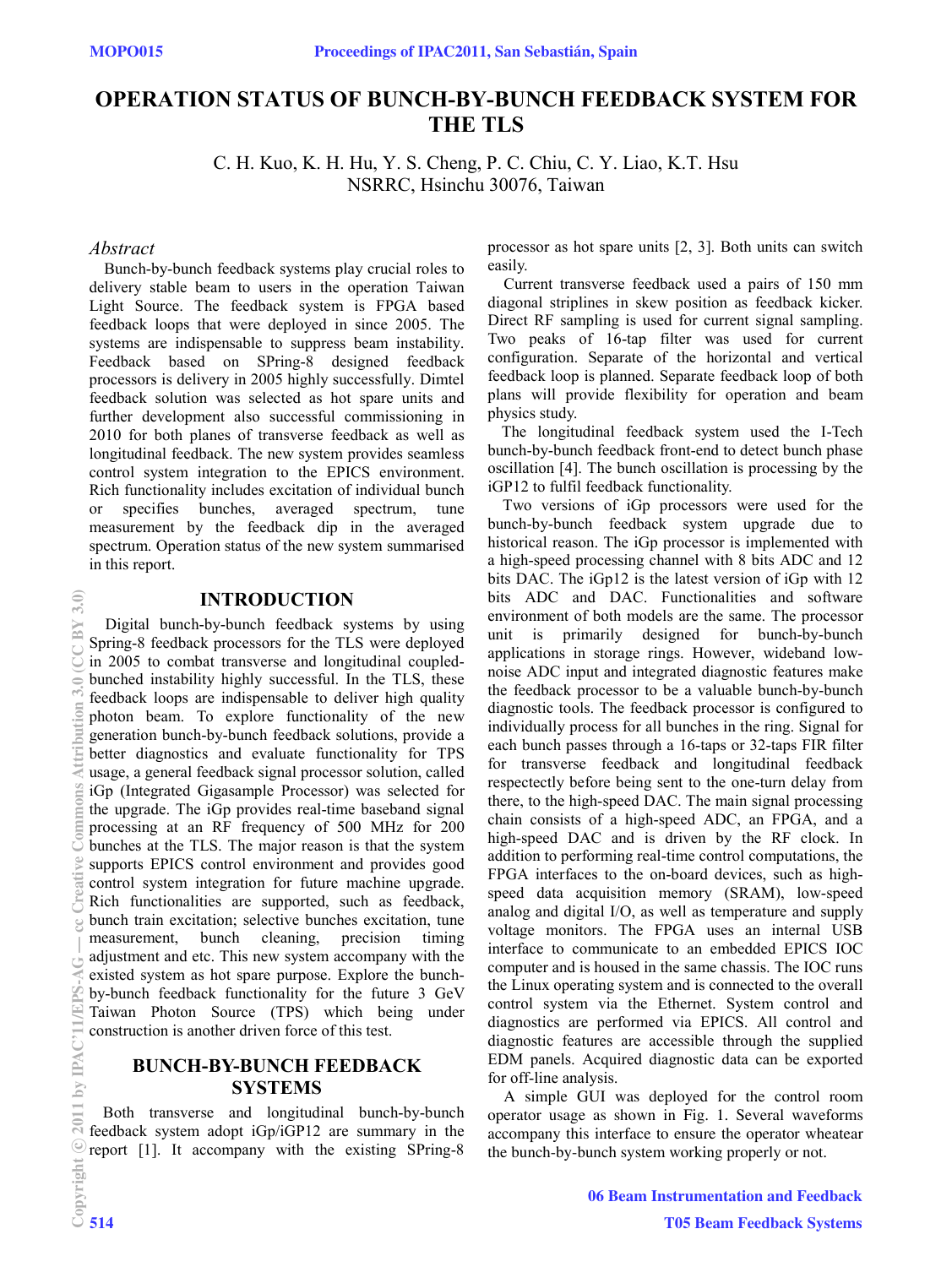

L Figure 1: Operator interface to operate the bunch-bybunch feedback system includes of transverse as well as longitudinal feedback system. Various waveforms include of filling pattern, beam oscillation amplitude in RMS and bunch phase oscillation in RMS, are shown on the integrated with front-end and iGp control page. Corresponding spectrum are shown also, it is easily used as a tune monitor.

## **USAGE OF THE FEEDACK SYSTEMS**

The bunch-by-bunch feedback system major function is to suppress the instabilities in transverse as well as longitudinal planes. Beside its basic feedback mission, many another functionality are useful for various diagnostic purposes.

#### *Feedback Functionality*

Feedback functionality of the transverse and longitudinal feedback loops are working well. There are no big problem since deploy of Spring-8 digital feedback system since 2005. The iGp/iGp12 system deploy in 2010 are the same. Various feedback parameters can be optimized according to the beam conditions to achieve best performance.

#### *Tune Measurement Functionality*

There are two possibilities to measure tune supported by the feedback system in user transparency way. The first method is performed peak identification of the bunch spectrum of the single excited bunch data. Figure 2 shows the rms value of bunch #66 with excitation. Fourier analysis of the turn-by-turn data for this excited bunch shows a clear betatron oscillation peak.



Figure 2: Single bunch excitation and single bunch spectrum for tune identification.

The second approach identifies the notches position in the turn-by-turn averaged bunch spectrum as shown in the Fig. 3, these notches in the averaged bunch spectrum are due to the noise suppression of negative feedback. The beam response has a single narrow band resonance in the horizontal and vertical betatron frequency. Even the noise can be suppressed to lower than the noise floor always the resonance position. This feature is nature of the negative feedback, it needs not to do anything to the beam for tune measurement. These notched appeared when the feedback loops are activated. It is clear that the notch depth is enhanced when the loop gain is increased.



Figure 3: Tune measurement by extract the notch position in the bunch averaged spectrum when feedback loop is activated.

## *Arbitrary Pattern Excitation*

The bunch excitation pattern can be in arbitrary way with feedback system for some beam experiments. For example we can excite the beam motion of specific  $\approx$ bunches encoded by the Morse code pattern of "TFB" and  $\overline{\bigcirc}$ "LFB" corresponding on excitation on horizontal betatron oscillation and phase oscillation as shown in Fig. 4. The excitation level can be adjusted as desire.



Figure 4: Bunch oscillation amplitude due to selective bunches excitation. The excite pattern of "TFB" and "LFB" are encoded by Morse code.

#### *Growth-Damp Experiment*

The iGp/iGp12 can capture bunch data either by software or hardware trigger. There are two feedback filters can be switched upon trigger. It is easy to do growth/damp experiments and capture data for further analysis for model predictions, and optimized the feedback system to acheve better damping rate for the instability modes. This is another study topic and will not conver in this report. Figure 5 shows the longitudinal